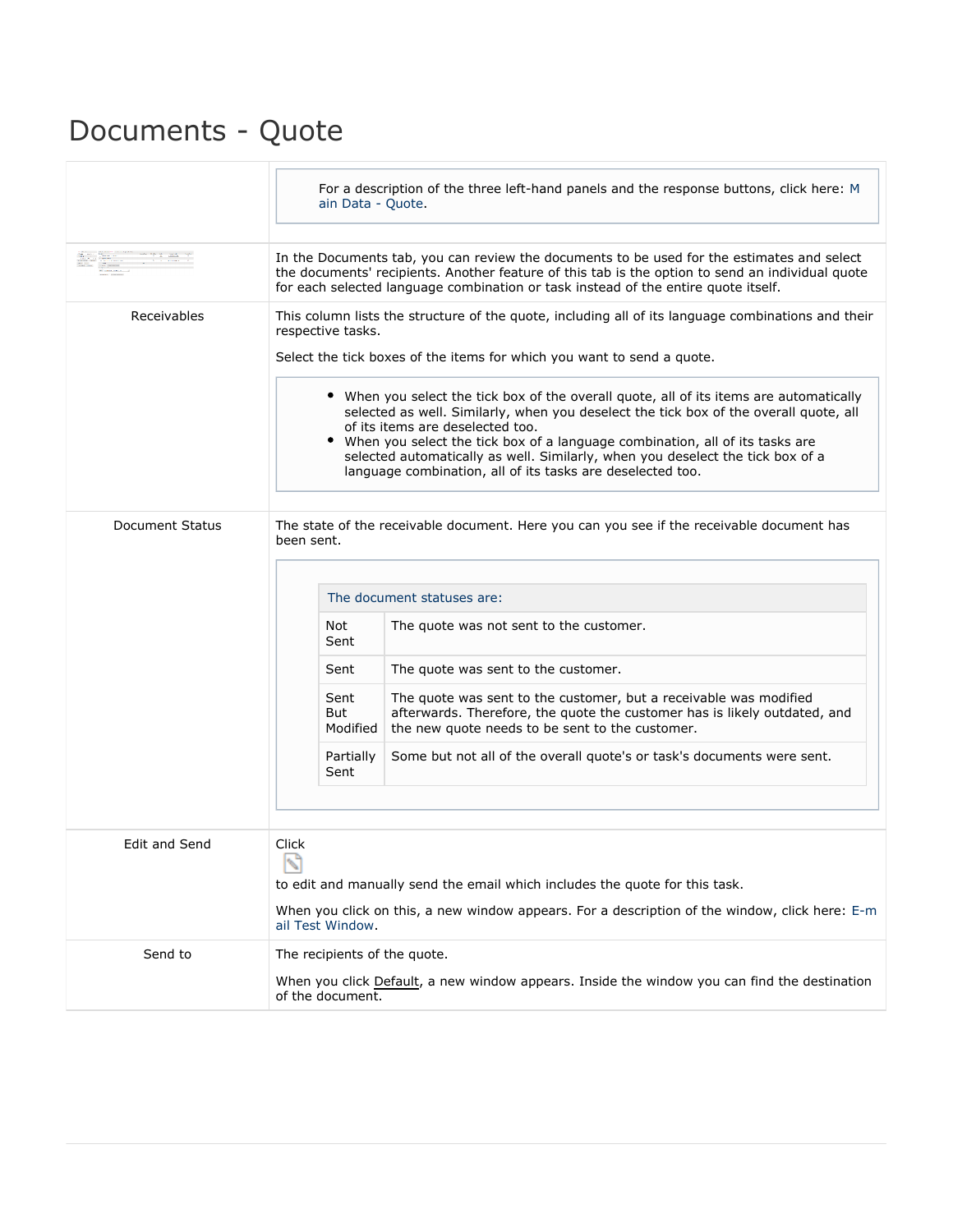| Document Template                     | The template to be used in the quote document.                                                                                                                                                 |
|---------------------------------------|------------------------------------------------------------------------------------------------------------------------------------------------------------------------------------------------|
|                                       | To select a different template, click on the template name currently listed in the cell. A new<br>window appears. Click on the drop-down list and select the desired template.                 |
|                                       | To create a new template, go to Configuration > Templates > Document Templates.                                                                                                                |
| Preview & Print                       | A printable preview of the quote document.                                                                                                                                                     |
|                                       | To see a preview of the document, click                                                                                                                                                        |
|                                       |                                                                                                                                                                                                |
| <b>Send Global Quote</b>              | Click to send the entire quote to the selected contact person.<br>After the contact person receives the quote, he/she can review it an then decide to either<br>accept or reject it.           |
| <b>Send Quotes for Selected Tasks</b> | Click to send the quotes for each selected tasks to the selected contact person.<br>Each quote appears in a separate email.                                                                    |
|                                       | A quote cannot be neither accepted nor rejected when a quote is created only for<br>specific tasks and not the overall quote itself.                                                           |
| Send Quote for Review                 |                                                                                                                                                                                                |
| Reviewer                              | The user at your company who is to inspect the entire quote or the quotes of the selected tasks<br>before the quote is sent to the customer.<br>Click on the drop-down list and select a user. |
|                                       |                                                                                                                                                                                                |